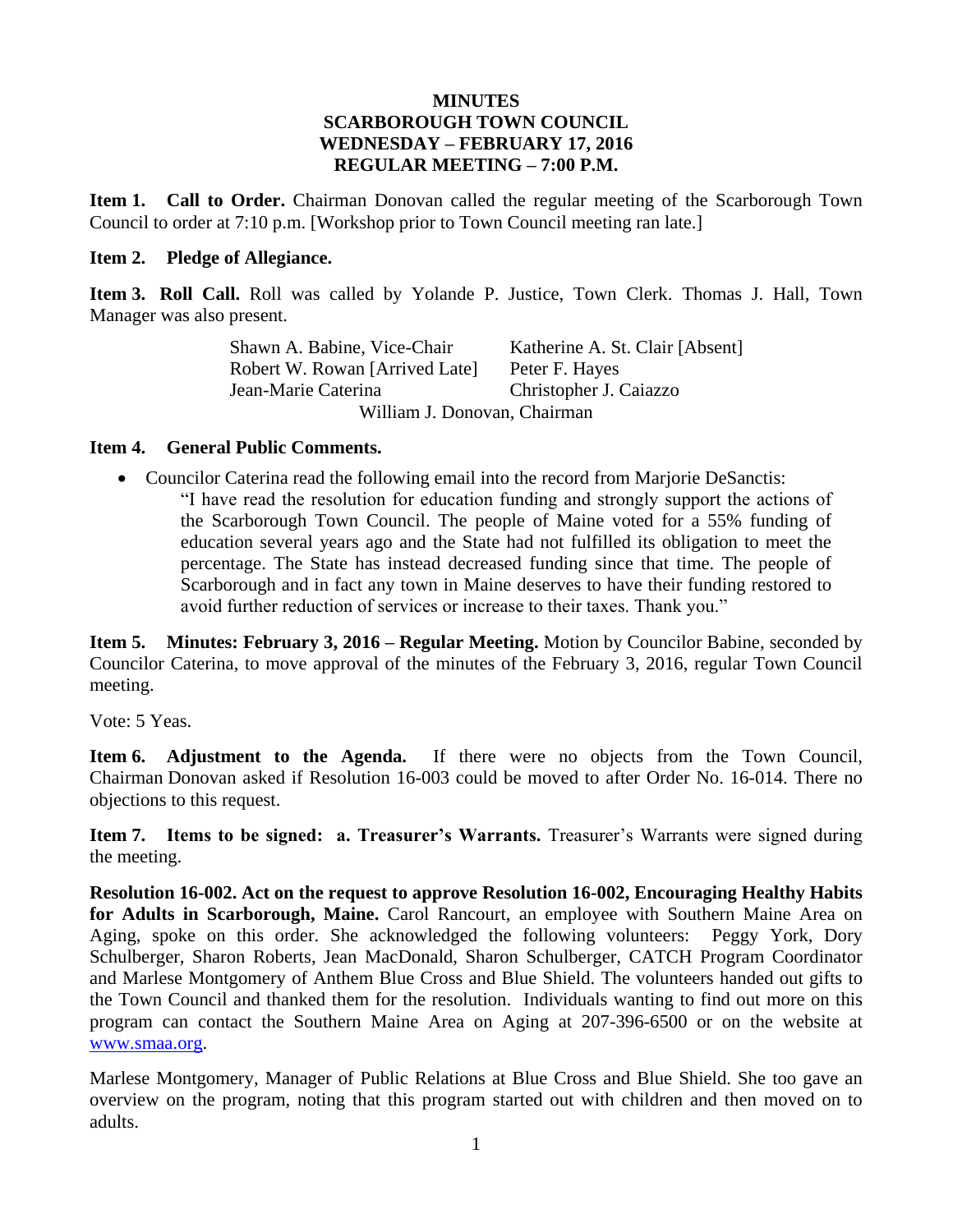Motion by Councilor Babine, seconded by Councilor Caterina, to move approval on the request to approve Resolution 16-002, Encouraging Healthy Habits for Adults in Scarborough, Maine, as follows:

## **Resolution 16-002**

## **Proclamation to Encourage Healthy Habits for Adults in Scarborough, Maine**

**BE IT RESOLVED** by the Council of the Town of Scarborough, Maine, in Town Council assembled that,

**WHEREAS,** February, 2016 is National Heart Month, and,

**WHEREAS,** obesity has become a rampant problem in our society, with over 62% of adults considered overweight or obese in Cumberland County, including Scarborough; and,

**WHEREAS,** adults who are overweight or obese have a much higher incidence of chronic health conditions such as heart attacks, diabetes and some cancers; and,

**WHEREAS,** increases in overweight and obesity conditions are stressing our health care system; and,

**WHEREAS,** research has shown that adults can achieve a healthier lifestyle and avoid obesity once they learn about nutrition and the benefits of staying active and are encouraged to take action; and,

**WHEREAS,** OASIS Healthy Habits for Adults is developed from an evidence-based, intergenerational program called OASIS CATCH Healthy Habits and connects peer volunteers, age 50-plus, with older adults to encourage healthier eating and increase physical activity; and,

**WHEREAS,** the SOUTHERN MAINE AGENCY ON AGING is hosting the OASIS Healthy Habits for Adults program here in Scarborough with the support of Anthem Blue Cross and Blue Shield Foundation; and,

**WHEREAS,** in 12 cities across the country, over 7,755 older adults nationally, including over 415 adults in the Scarborough area, have improved their diets, become more active, and shared their healthy habits with friends and family members as a result of the program; and,

**WHEREAS,** OASIS Healthy Habits for Adults is a model program that demonstrates that anyone, at any age, can improve their health and reduce the risks associated with obesity through good nutrition, increased physical activity and wellness education.

**NOW, THEREFORE, BE IT RESOLVED,** that the Scarborough Town Council does hereby proclaim Wednesday, February 17, 2016, as OASIS HEALTHY HABITS for ADULTS DAY in SCARBOROUGH and congratulates OASIS, Anthem Blue Cross and Blue Shield Foundation, Southern Maine Area Agency on Aging and their volunteers for their innovation and commitment to making a positive and long-lasting difference in the lives of our citizens.

Signed and sealed this the 17th day of February 2016, on behalf of the Scarborough Town Council and the Town Manager of Scarborough, Maine. Signed by Chairman Donovan and attested by the Town Clerk.

Vote: 5 Yeas.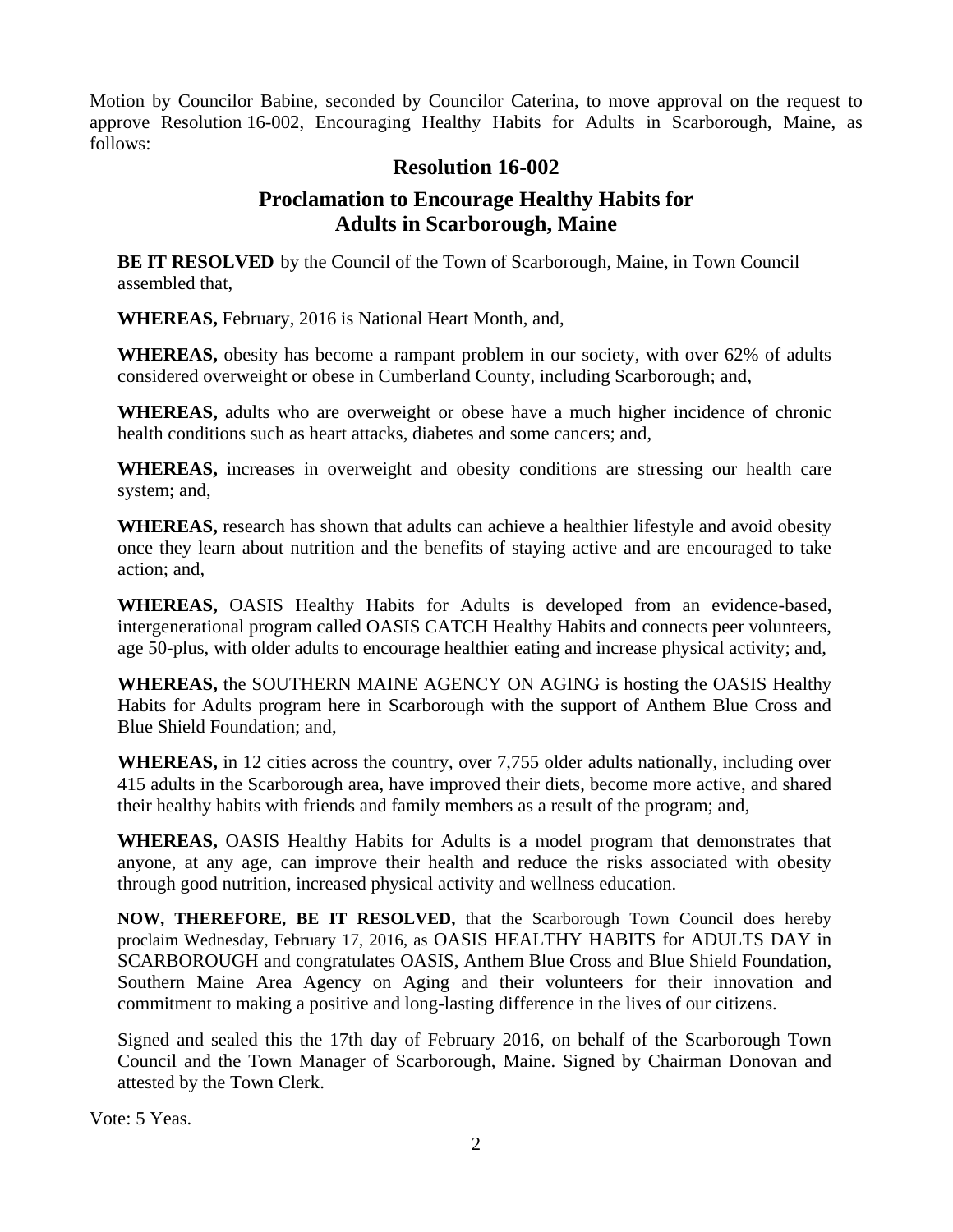Councilor Rowan arrived during the reading on Order No. 16-013.

**Order No. 16-013. Act on the request to adopt the Town of Scarborough Social Media Policy, as recommended by the Rules and Policies Committee.** Motion by Councilor Babine, seconded by Councilor Hayes to move approval to adopt the Town of Scarborough Social Media Policy, as recommended by the Rules and Policies Committee, as follows:

# **Town of Scarborough**

## **Social Media Policy [Adopted February 2016]**

### **PURPOSE**

The Town Of Scarborough strives to provide, taxpayers, residents, businesses and the public with accurate and timely information, communicated in a professional manner and in accordance with the laws regarding public access. The Town Of Scarborough has several objectives when doing so:

- To effectively inform citizens businesses about the Town Of Scarborough
- To demonstrate, underscore and clarify the role of the Town Of Scarborough, the administration and elected and appointed officials and their profound importance in managing a community.
- To demonstrate the vital services that Scarborough provides.

To address the fast-changing landscape of the Internet and the way residents communicate and obtain information online, Town of Scarborough and its departments may consider using social media tools to reach a broader audience. The Town encourages the use of social media to further the goals of the Town and the missions of its departments, where appropriate.

Social media includes sites such as Facebook, Twitter, YouTube and others. The Town recognizes that taxpayers, residents, businesses and the general public increasingly gather information through these and other electronic sites, sometimes to the exclusion of traditional media. It is necessary to use these tools to communicate effectively and fully.

The Town of Scarborough recognizes that the instantaneous, yet permanent, nature of these electronic tools can pose risk without effective controls. A starting point for discussion is that information and statements posted on websites and through social media reflect directly on the Town Of Scarborough and require great care. In recognition of these needs, the Town will post to its Facebook page in the Facebook member category listed as non-interactive, business/non-profit page on which the Town will limit outside posts. The exception will be the Police Department's social media presence as two-way communication serves a vital purpose in serving the community.

The Town of Scarborough has an overriding interest and expectation in deciding what is "spoken" on behalf of the Town on social media sites. This policy establishes guidelines for the use of social media.

### **GENERAL**

1. All Town of Scarborough social media sites posted by executive departments will be subject to approval by the Town Manager.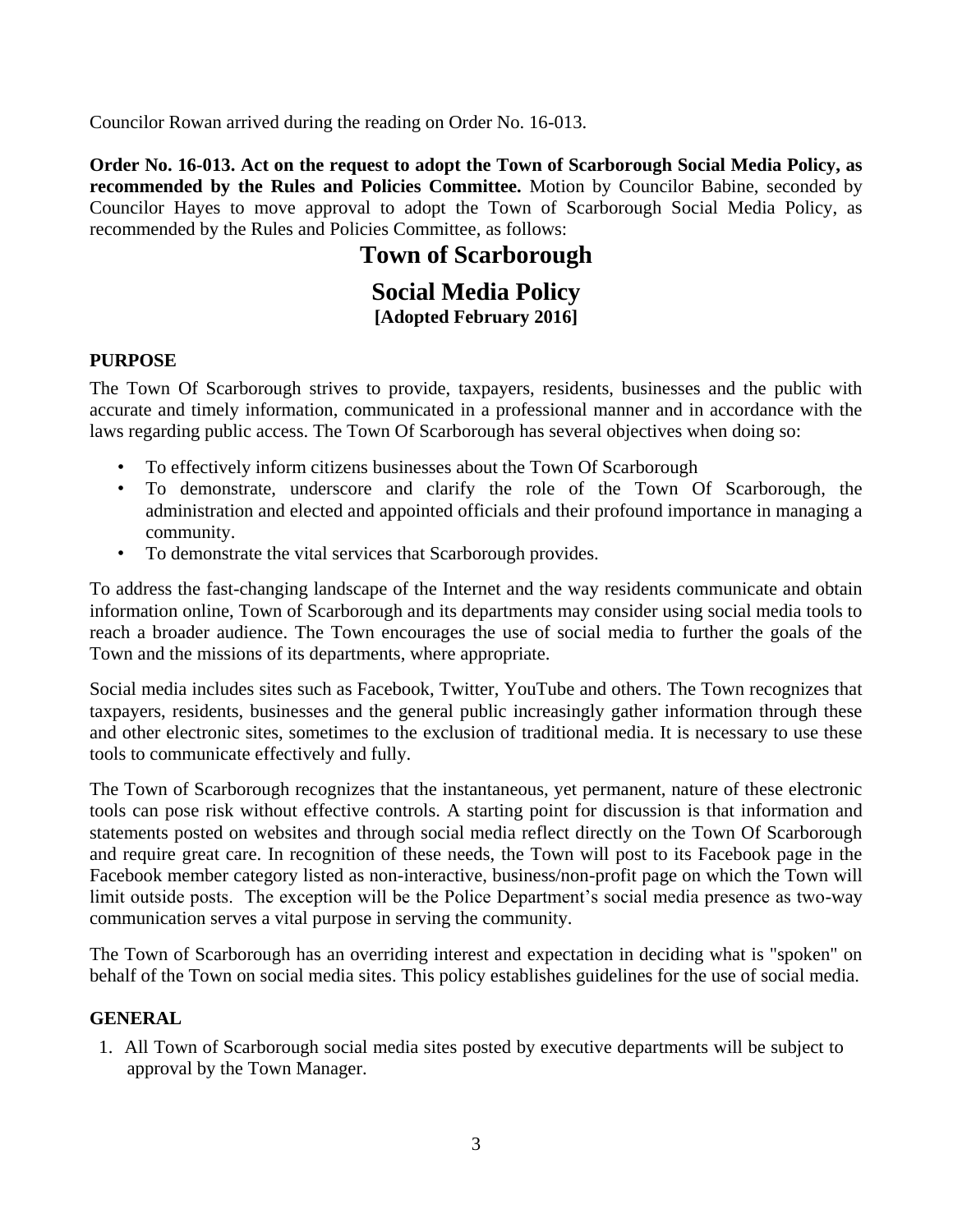- 2. The Town of Scarborough's official website (http://www.scarboroughmaine.org) will remain the Town's primary and predominant internet presence and social media involvement serves to direct attention to the website.
- 3. The best, most appropriate Town of Scarborough uses of social media tools fall generally into two categories:
	- o As channels for disseminating time-sensitive information as quickly as possible (example: emergency information).
	- o As marketing/promotional channels which increase the Town's ability to broadcast its messages to the widest possible audience.
- 4. Wherever possible, content posted to Town of Scarborough's social media sites will also be available on the Town's official website.
- 5. Wherever possible, content posted to Town of Scarborough social media sites should contain links directing users back to the Towns official websites for in-depth information, forms, documents or online services necessary to conduct business with the Town.
- 6. As is the case for website, departmental public information staff will be responsible for the content and upkeep of any social media sites their department may create.
- 7. This guideline does not usurp or replace existing policies or guidelines relating to computer usage. Wherever possible, all Town of Scarborough social media sites shall comply with all appropriate and applicable Town if Scarborough policies and standards, including but not limited to:
	- a) Employee Handbook
	- b) Personnel Ordinance, Chapter 303
	- c) [Computer and Internet Acceptable Use Policy](http://www.seattle.gov/pan/internetuse.htm)
- 8. Town of Scarborough social media sites shall comply with State of Maine Ethics and Elections code and administrative rules.
- 9. Town of Scarborough social media sites are subject to State of Maine Freedom Of Information Act requirements. Any content maintained in a social media format that is related to Town business is a public record. All requests for public records request for public records on social media shall be referred to the Public Information Officer; however the Department responsible for maintaining any social media site is responsible for maintaining public records shall maintain such public records in an accessible format so that it can be produced in response to a request. Wherever possible, such sites shall clearly indicate that any articles and any other content posted or submitted for posting are subject to public disclosure. Users shall be notified that public disclosure requests must be directed to the Public Information Officer.
- 10.State of Maine records retention schedules apply to social media formats and social media content. Unless otherwise addressed in a specific social media standards document, the Department maintaining a site shall preserve records required to be maintained pursuant to a relevant records retention schedule for the required retention period on a Town server in a format that preserves the integrity of the original record and is easily accessible.
- 11.Though most social media presence will be designed around one-way communication from the Town, the Police Department Facebook page will be open to allow for communication with the public. When interaction with the public is allowed, users and visitors to social media sites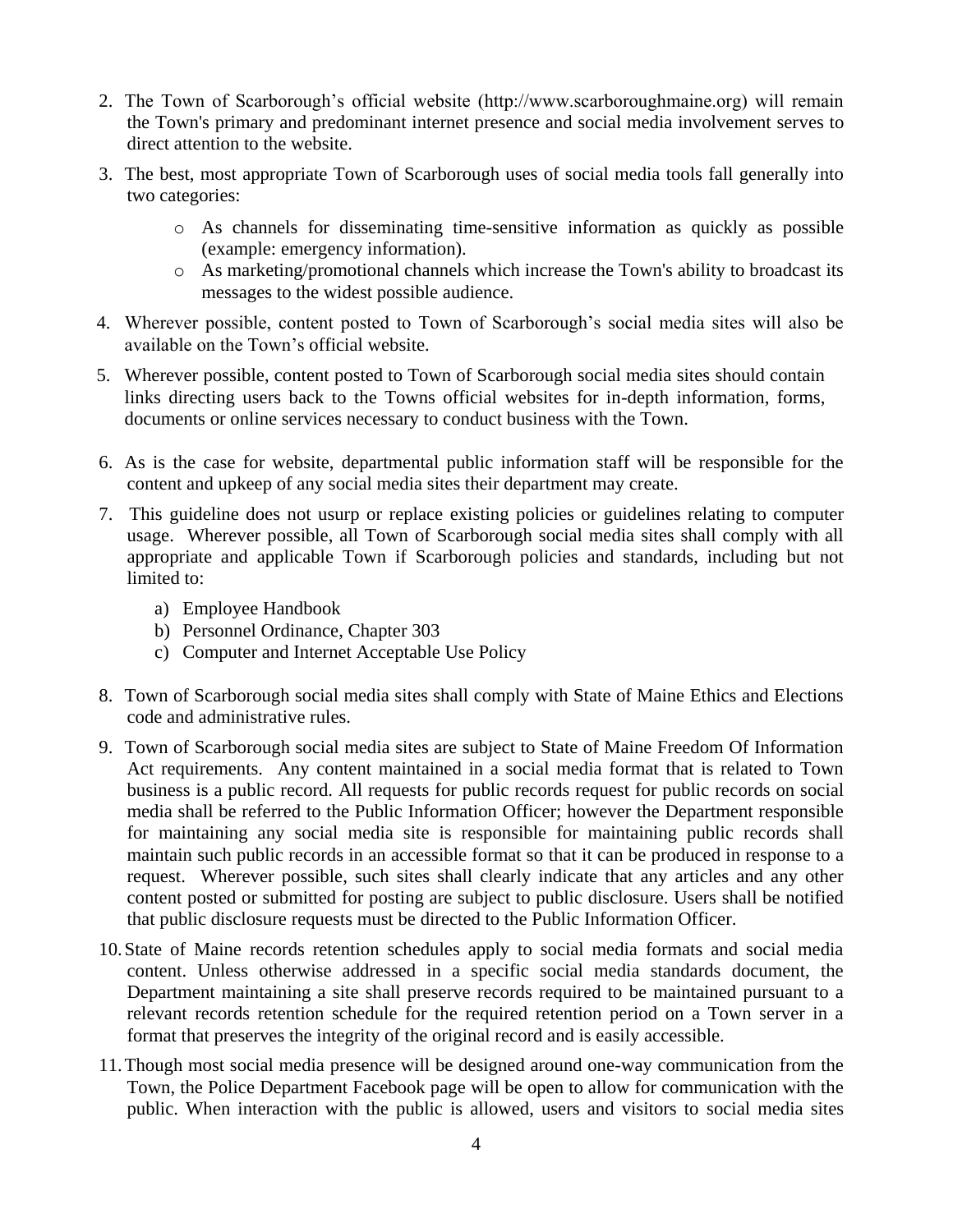shall be notified that the intended purpose of the site is to serve as a mechanism for communication between the Town and members of the public. In these circumstances, the general rules of decorum shall apply and all participants shall strive to be accurate in their statements and avoid making personal, rude or provocative remarks.

Specifically, Town of Scarborough social media site articles and comments containing any of the following forms of content shall not be allowed:

- a) Comments intended or perceived as bullying;
- b) Comments not topically related to the particular social medium article being commented upon;
- c) Comments in support of or opposition to political campaigns or ballot measures;
- d) Profane language or content;
- e) Content that promotes, fosters, or perpetuates discrimination on the basis of race, creed, color, age, religion, gender, marital status, status with regard to public assistance, national origin, physical or mental disability or sexual orientation;
- f) Sexual content or links to sexual content;
- g) Solicitations of commerce;
- h) Conduct or encouragement of illegal activity;
- i) Information that may tend to compromise the safety or security of the public or public systems; or
- j) Content that violates a legal ownership interest of any other party.

These guidelines must be displayed to users or made available by hyperlink. Any content removed based on these guidelines must be retained, including the time, date and identity of the poster when available.

The Town reserves the right to restrict or remove any content that is deemed in violation of this social media policy or any applicable law.

- 12.The Town will approach the use of social media tools as consistently as possible, enterprise wide.
- 13.For each social media tool approved for use by the Town the following documentation will be developed and adopted:
	- o Operational and use guidelines
	- o Standards and processes for managing accounts on social media sites
	- o Town and departmental branding standards
	- o Enterprise-wide design standards
	- o Standards for the administration of social media sites

#### Vote: 6 Yeas.

**Order No. 16-014. Act on the annual "Seasonal Road Posting" for weight restrictions, if necessary, from February 25th to May 15th.** Motion by Councilor Babine, seconded by Councilor Caterina, to move approval on the annual "Seasonal Road Posting" for weight restrictions, if necessary, from February 25th to May  $15<sup>th</sup>$ , as follows: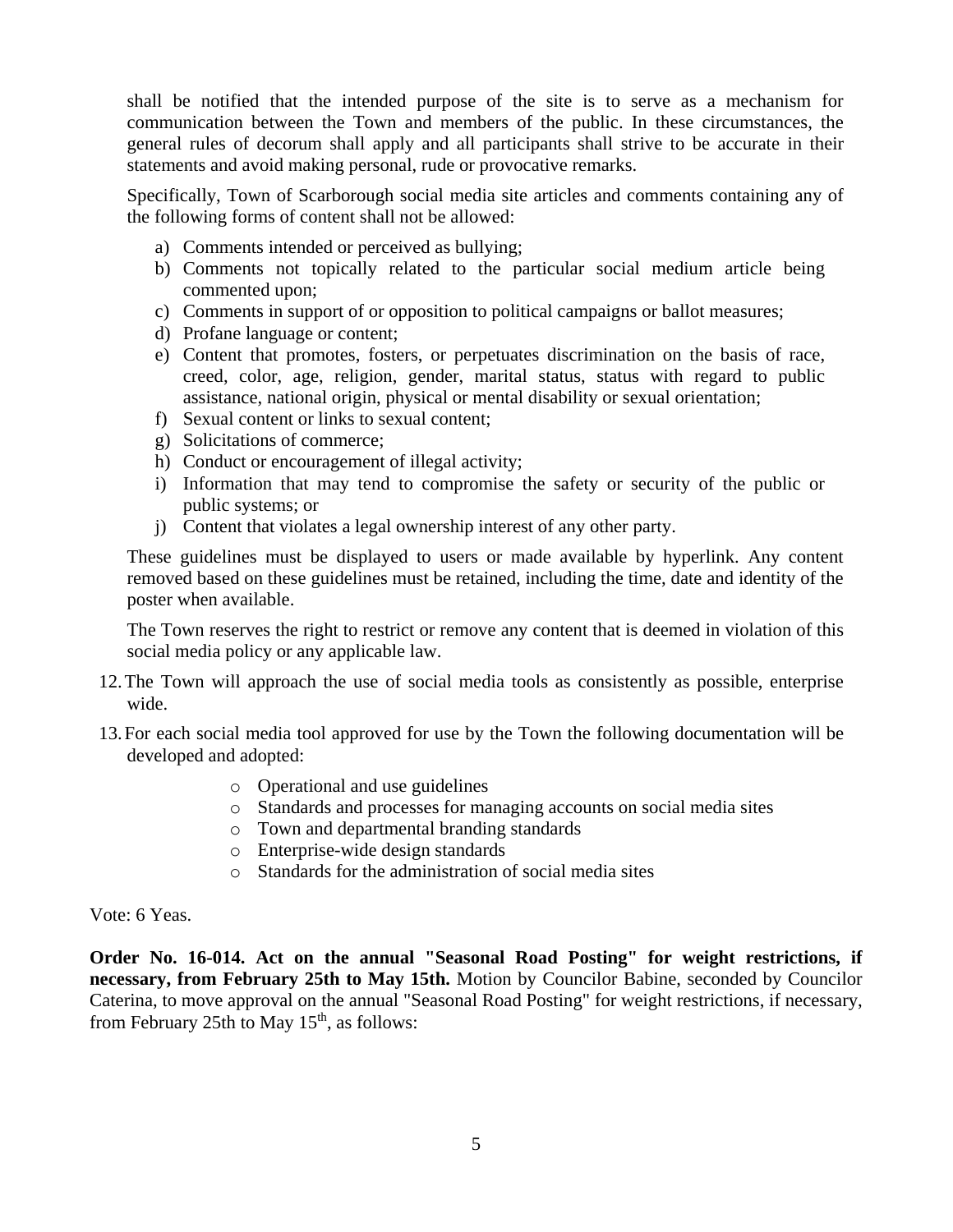### Town of Scarborough POSTED ROADS 2016

The following roads will be posted through Friday, May 15, 2016 or until posting is lifted by the Scarborough Public Works Dept.

Access to posted roads may be granted as weather permits. Road conditions are evaluated on a daily basis during this time period.

> To check on a road's status: Call 730-4400 & Press 2 Any Day of the Week AFTER 6:00 a.m.

| Ash Swamp Road              |                                     |
|-----------------------------|-------------------------------------|
| <b>Bridges Drive</b>        |                                     |
| <b>Burnham Road</b>         |                                     |
| Chamberlain Road            |                                     |
| <b>Commerce Drive</b>       |                                     |
| <b>Coulthard Farms Road</b> |                                     |
| Dresser Road                |                                     |
| Fogg Road                   |                                     |
| Hanson Road                 |                                     |
| <b>Hearn Road</b>           |                                     |
| Hidden Creek Drive          |                                     |
| <b>Highland Avenue</b>      | Chamberlain Rd to So. Portland Line |
| <b>Holmes Road</b>          | Beech Ridge Speedway to Saco Line   |
| Jasper Street               |                                     |
| Jones Creek Drive           |                                     |
| King Street                 |                                     |
| Kylie Avenue                |                                     |
| Landmark Road               |                                     |
| Longmeadow Road             |                                     |
| Milliken Mills Road         |                                     |
| Mitchell Hill Road          |                                     |
| Ocean Avenue                |                                     |
| Old Blue Point Road         |                                     |
| Pine Ledge Road             |                                     |
| Ross Road                   |                                     |
| Sawyer Road                 |                                     |
| Seaveys Landing Road        |                                     |
| Tamarack Lane               |                                     |
| <b>Tapley Road</b>          |                                     |
| Tenney Lane                 |                                     |
| Two Rod Road                | Payne Road to Holmes Road           |
| Woodfield Drive             |                                     |

Vote: 6 Yeas.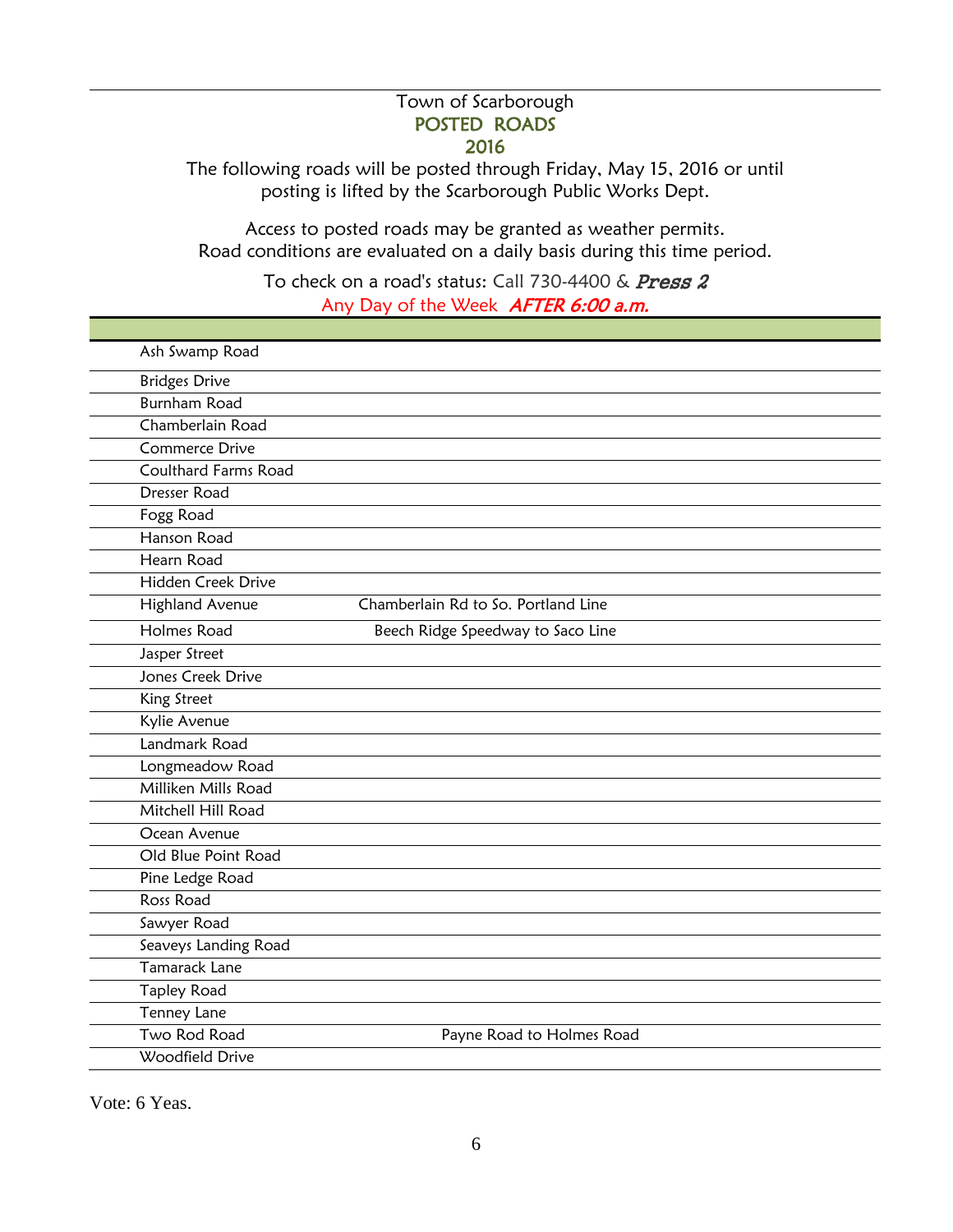**Resolution 16-003. Act on the request to approve Resolution 16-003, urging the Maine State Legislature to Pass a Significant Supplemental Appropriation for Education (GPA).** Motion by Councilor Babine, seconded by Councilor Rowan, to move approval on the request to approve Resolution 16-003, urging the Maine State Legislature to Pass a Significant Supplemental Appropriation for Education (GPA), as requested:

### **Resolution 16-003**

### *Urging the Maine State Legislature to Pass a Significant Supplemental Appropriation for Education (GPA)*

**BE IT RESOLVED,** by the Town Council of the Town of Scarborough, Maine, in Town Council assembled, that,

**WHEREAS,** the State of Maine is required by law to fund public education at 55% of its cost but has consistently failed to do so; and,

**WHEREAS,** State education funding for the Town of Scarborough has shrunk over the last 8 years by \$1.9 million dollars; and,

**WHEREAS,** the most significant cause of the loss in revenue has been the failure of the State to fund education at a pace with the growth in state-wide school costs; and,

**WHEREAS,** the consequence of this underfunding is to shift the tax burden to property taxpayers; and,

**WHEREAS,** the State's preliminary projection of State education funding for Scarborough in the 2016-2017 budget year is a further reduction in funding of \$1.6 million dollars, the second largest reduction of any municipality in the State; and,

**WHEREAS,** the State Legislature is contemplating an increase in school funding which could significantly benefit Scarborough.

**NOW, THEREFORE, BE IT HEREBY RESOLVED,** by the Town Council in Town Council assembled as follows:

**THAT,** it is of critical importance that the Legislature pass a substantial supplemental appropriation for education (GPA) so as to avoid further reductions in municipal services and further increases in property taxes; and,

**THAT,** the Town Council urges our local legislative delegation to support and promote such an increase.

Signed and dated this  $17<sup>th</sup>$  day of February 2016, on behalf of the Scarborough Town Council and the Town Manager of Scarborough, Maine. Signed by Chairman Donovan and attested by the Town Clerk.

Vote: 6 Yeas.

**Item 8. Non Action Items.** None at this time.

### **Item 9. Standing and Special Committee Reports and Liaison Reports.**

• Councilor Caiazzo gave an update on the workshop presentation from the Energy Committee on Composting Report. He also gave an update on the School Department. He then commented on the joint workshops that are being held between the Town and the School.